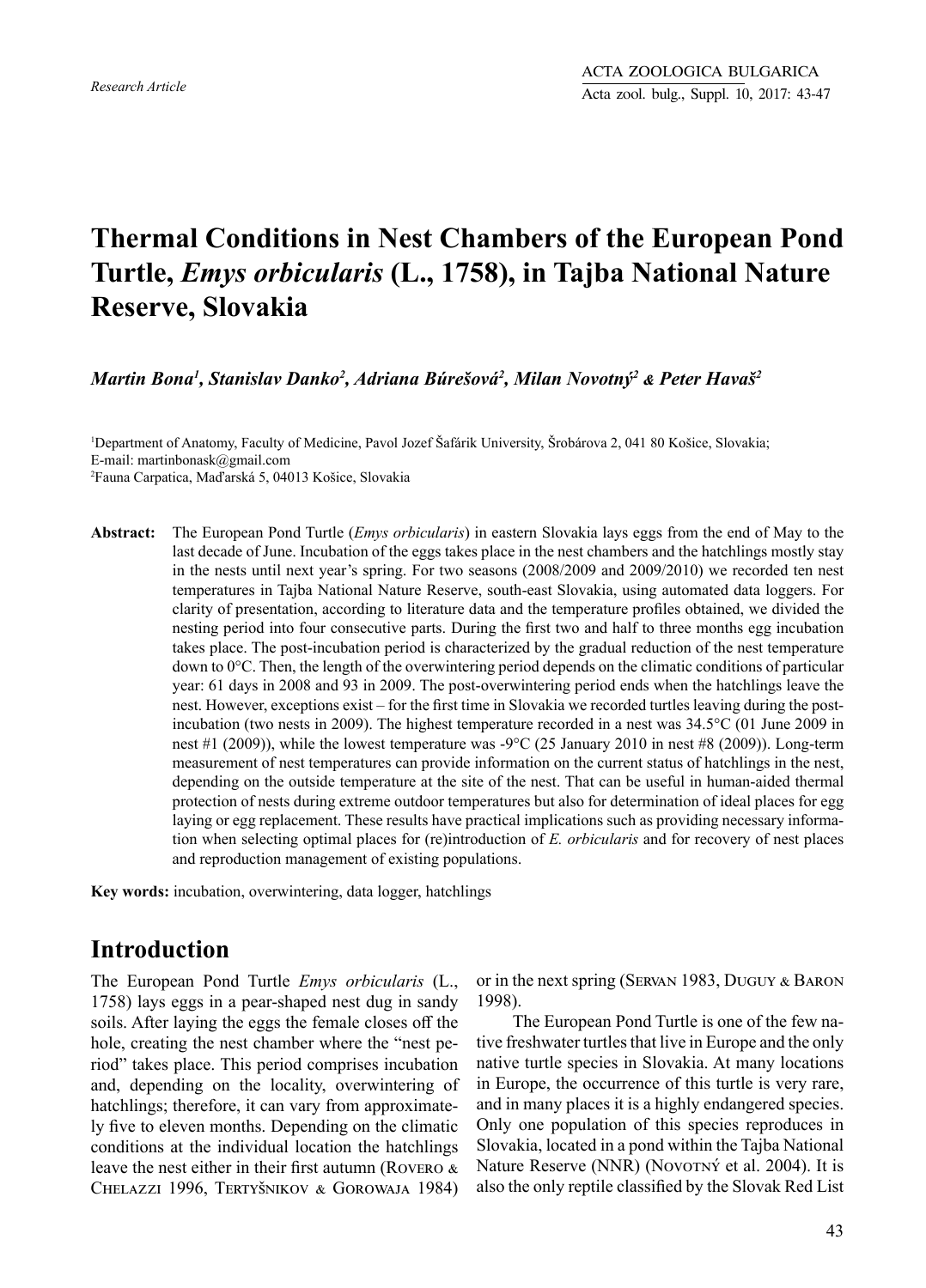as "Critically endangered" (KAUTMAN et al. 2001).

Many factors affect nest success, such as predation, human activities, soil humidity, and climatic conditions. The main climatic factor is undoubtedly environmental temperatures, including soil temperature, which affect the duration of incubation (Kminiak 1992) and survival rate during overwintering in nest (SCHNEEWEISS et al. 1998).

To establish the thermal conditions in the nest chambers during the nest period at this single locality in Slovakia, we used automated temperature data loggers to record temperature data inside a total of ten nests in the seasons 2008/2009 and 2009/2010. Using these data, we evaluated the impact of thermal conditions on eggs and hatchlings and survival during the whole nest period. The results will be useful in the management of *E. orbicularis* in general, and particularly for more effective protection of the pond turtles of the Tajba NNR.

# **Materials and Methods**

The study was conducted in the Tajba National Nature Reserve (N48˚23'11.58" E21°46'27.89"), situated in south-eastern Slovakia, ca. 1 km northeast of the town of Streda nad Bodrogom. The protected area covers 27.36 ha and includes Tajba pond (2 km long and 100–150 m wide, oxbow shaped) and a 100 m wide buffering area.

In the nest seasons 2008/2009 and 2009/2010, we measured the temperature in a total of ten nest chambers of the European Pond Turtles living at this locality in 3-h and 4-h, respectively, intervals. We used miniature automated data loggers (DS1921G Thermochron iButton Device, Maxim Integrated,

USA; dimensions  $1.7 \times 0.6$  cm, measurement range -40 to +85 $\degree$ C, accuracy  $\pm 1\degree$ C, resolution 0.5 $\degree$ C, up to 2048 samples). All the nests we have chosen for the experiment, were found during egg laying period and, depending on the circumstances, data loggers were placed either directly in the nest chamber during the egg laying, or in the immediate vicinity of the nest (ca. 25 cm) afterward. To evaluate potential differences caused by various placements of data loggers, we compared the data using t-test (in the nest / immediate vicinity) and we did not find any significant variations in measurements. All the nests were situated on the meadows in sandy soil with practically no canopy over them and only sparse grassland vegetation around. All nests were regularly checked for any visible changes as required by the nature of the experiment. Each nest was open at the end of nest period (next summer) for evaluation the nesting success according the condition of eggs, embryos in eggs, hatchlings or eggshells. In the season 2008/2009 we measured temperature in six nests focused on post-incubation, hibernation and post-hibernation period with sampling rate every 3 hours. Season 2009/2010 included measurements during incubation period with a sampling rate every 4 hours; we measured temperature in 4 nests.

For clarity of presentation, according to literature data and the temperature profiles (Fig. 1) we divided the nest period into four consecutive parts: incubation, post-incubation, overwintering, and postoverwintering period (Fig. 1). The length of incubation period was established at 75 to 90 days after egg laying based on data for the same locality (NOVOTNÝ et al. 2004). The post-incubation period is conservatively starting from the ninetieth day and ending on



**Fig. 1**. Thermal graph divided into nesting periods, showing maximum, minimum and average daily temperatures within ten nests of *Emys orbicularis* in Slovakia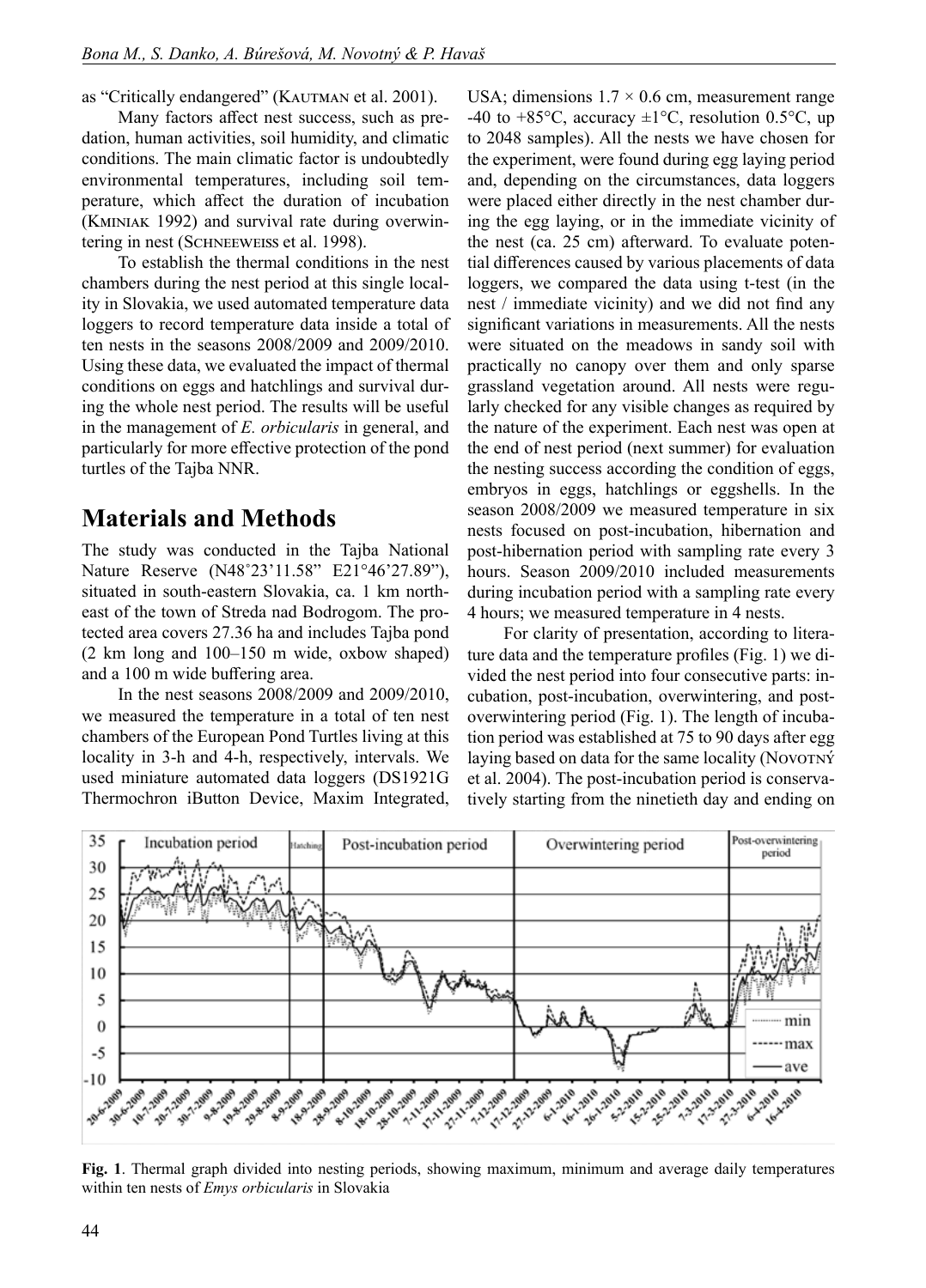| Nest#       | Max. | Min. | Ave.  | SD   |
|-------------|------|------|-------|------|
| #1 $(2009)$ | 34.5 | 13.0 | 22.81 | 4.35 |
| #2(2009)    | 32.5 | 13.5 | 23.70 | 3.67 |
| #7 (2009)   | 29.5 | 15.0 | 21.53 | 2.93 |
| #8 (2009)   | 32.0 | 16.0 | 23.43 | 3.22 |

**Table 1.** Temperatures (°C) of monitored nests during the incubation period in 2009. Max. = maximum temperature, Min. = minimum temperature, Ave. = average temperatures, SD = standard deviation

the first date on which 0°C was measured inside the nest. The overwintering period then is defined as the days between the first and the last recorded 0°C. It is followed by the post-overwintering period, which, along with the whole nest period, ends when the hatchlings leave the nest.

# **Results**

For the first time we established temperatures inside nesting chambers of free-ranging *E. orbicularis* in Slovakia. Below we present detailed results for each separate period and the overall survival success of all monitored nests.

#### **Incubation period**

This period is characterized by a slowly decreasing temperature with large daily dispersion (Fig. 1). During incubation, average temperatures per nest ranged from 21.5 to 23.7°C (Table 1). The average incubation temperature of all nests was  $22.87 \pm$ 0.83°C (4 nests in 2009, 540 measurements each). The highest overall temperatures in nests were measured in July, while the lowest in September (Fig. 2). Nevertheless, the lowest absolute temperature (13°C) was recorded on 01 July in nest #1 (2009) and the highest absolute temperature (34.5°C) was recorded in same nest on 01 June. Based on visual observations we found that nest #2 (2009) was destroyed by a predator. After evaluation of the data obtained by the logger, we concluded that it was on 21 August between 08:00 and 12:00 h.

#### **Post-incubation period**

A relatively strong decrease in temperature is typical for this period. In the beginning, daily temperatures fluctuate widely, similar to the incubation period, but as time progresses the fluctuation is greatly reduced (Fig. 1). Such rapid reduction in fluctuation was observed on 18 November 2008 and 09 October 2009. In 2008 Post-incubation period lasted  $112.7 \pm 11.2$ days (n = 6); in 2009 – 114 days for nest #1 (2009) and 90 days for nest #8 (2009). The average temperature in 2008 was  $8.26 \pm 0.26$ °C, while in 2009 it was 12.23°C for nest #1 (2009) and 10.28°C for nest #8 (2009) (Table 2).

In 2009, we observed hatchlings leaving the nest during this period for the first time in Slovakia. We first observed an opening of nest #7 (2009) on 08 October; on 06 November, after we opened the nest and examined the contents, we estimated based on the empty eggshells three hatchlings had left the nest. Another 13 hatchlings were still in eggs, but 9 of them were already dead. The mean temperature in nests in October 2009 was  $11.3 \pm 2.22$ °C. In addition, an estimated twelve hatchlings left a nest #4 (2009) on 05 October. However, this nest was not equipped with a data logger and is not included in the other results.

#### **Overwintering period**

We measured a relatively constant temperature with low daily fluctuation (Fig. 1). In 2008, the period's mean length was  $65.83 \pm 6.19$  days, while in 2009 it was 93 days in both nests. As well as the length of this period, the temperatures vary from year to year. In the season 2008, the mean temperature of nests was  $0.33 \pm 0.21$ °C (from -4°C to 9°C) while in the season 2009 it was considerably colder (0.03  $\pm$  1.74°C and -0.3  $\pm$  2.06°C). The lowest temperature measured in 2009 was -9°C.

#### **Post-overwintering period**

We recorded a sharp temperature rise with a wide variation between the maximum and minimum daily temperatures, similar to the incubation period. Because the precise day when the hatchlings leave the nest is very hard to observe and it is also impossible to estimate it based on the measured temperatures, we managed to define this only for one nest (#6 (2008)), with hatchlings leaving it on 14 April 2009. In this case the post-overwintering period lasted for 47 days, with an average temperature of  $6.96 \pm 4.3$ °C.

#### **Survival successes**

All monitored nests, except #2 (2009) and #7 (2009) (see above), remained intact until the hatchlings left the nest. After evaluating the nesting success based on the condition of eggs, embryos in eggs, hatchlings or eggshells post-hatching we found out that eggs in two nests have not been properly incubated and one nest has been lost due to forestry activities in spring. The remaining five nests produced 7.4 hatchlings in average, with overall success rate of 60% (Table 4).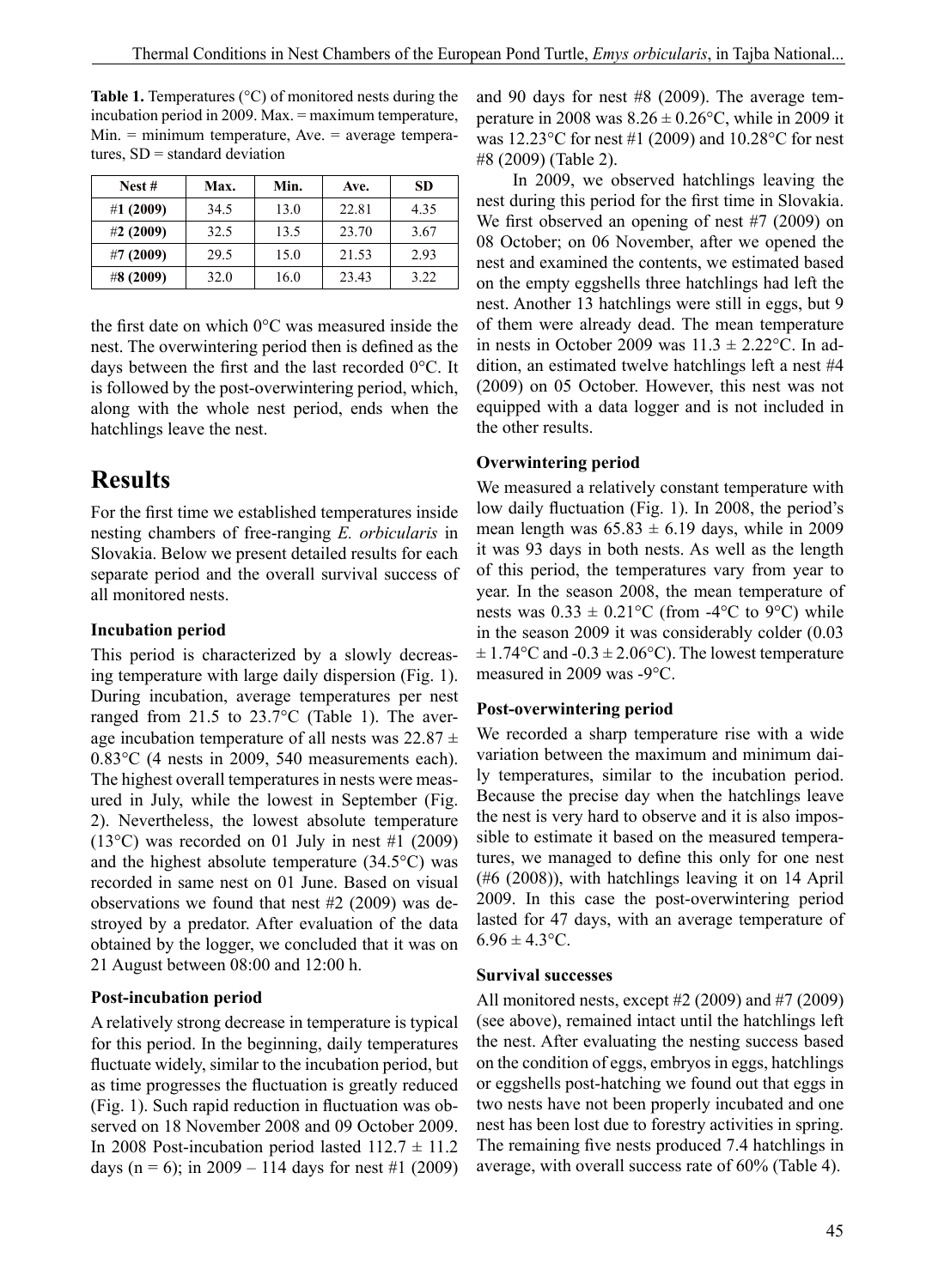**Table 2.** Duration (Days) and Temperatures (°C) of monitored nests during the post-incubation period during the seasons 2008/2009 and 2009/2010. Max. = maximum temperature, Min.  $=$  minimum temperature, Ave.  $=$  average temperatures,  $SD =$  standard deviation

| Nest $#$    | <b>Duration</b> | Max. | Min. | Ave.  | <b>SD</b> |
|-------------|-----------------|------|------|-------|-----------|
| #2 $(2008)$ | 111.0           | 17.5 | 0.5  | 8.60  | 4.62      |
| #3 (2008)   | 125.0           | 18.5 | 0.5  | 8.13  | 4.77      |
| #5 (2008)   | 120.0           | 17.0 | 0.5  | 8.06  | 4.76      |
| #6 (2008)   | 121.0           | 17.5 | 0.5  | 8.29  | 4.74      |
| #8 (2008)   | 101.0           | 17.0 | 0.5  | 7.95  | 4.43      |
| #10 (2008)  | 98.0            | 21.5 | 0.5  | 8.51  | 5.20      |
| #1 (2009)   | 114.0           | 32.0 | 0.5  | 12.23 | 6.66      |
| #8 (2009)   | 90.0            | 22.5 | 1.0  | 10.28 | 4.81      |

**Table 3.** Duration (Days) and Temperatures (°C) of monitored nests during the overwintering period during the seasons 2008/2009 and 2009/2010. Max. = maximum temperature, Min.  $=$  minimum temperature, Ave.  $=$  average temperatures,  $SD =$  standard deviation

| Nest #      | <b>Duration</b> | Max. | Min.   | Ave.    | <b>SD</b> |
|-------------|-----------------|------|--------|---------|-----------|
| #2 $(2008)$ | 79.0            | 6.5  | $-4.0$ | 0.27    | 1.98      |
| #3 (2008)   | 65.0            | 7.0  | $-3.0$ | 0.08    | 1.70      |
| #5 (2008)   | 66.0            | 7.0  | $-3.5$ | 0.08    | 1.80      |
| #6 (2008)   | 61.0            | 6.5  | $-2.5$ | 0.55    | 1.69      |
| #8 $(2008)$ | 63.0            | 6.0  | $-2.5$ | 0.44    | 1.61      |
| #10 (2008)  | 61.0            | 9.0  | $-3.5$ | 0.58    | 1.95      |
| #1 (2009)   | 93.0            | 7.5  | $-6.0$ | 0.03    | 1.74      |
| #8 (2009)   | 93.0            | 8.5  | $-9.0$ | $-0.30$ | 2.06      |

**Table 4.** Survival success of monitored nests of *Emys orbicularis* in Slovakia. All hatchlings from successful nest left post-wintering, except nest #7 (2009)

| Nest #      | Living/ dead | <b>Note</b>                   |
|-------------|--------------|-------------------------------|
| #2 $(2008)$ | 12/0         |                               |
| #3 $(2008)$ | 7/5          |                               |
| #5 $(2008)$ | 0/11         | died in autumn 2008           |
| #6 $(2008)$ | 8/2          |                               |
| #8 (2008)   | 0/15         | died in autumn 2008           |
| #10 (2008)  | 6/4          |                               |
| #1 $(2009)$ | 4/7          |                               |
| #2 $(2009)$ | ?            | destroyed by predator in 2009 |
| #7 (2009)   | 7/9          | left on 08 October 2009       |
| #8 (2009)   | ?            | lost in spring 2010           |



**Fig. 2.** Mean monthly nest temperatures of *Emys orbicularis* during incubation in 2009

### **Discussion**

The European Pond Turtle is a reptile with a temperature-dependent sex determination (TSD) (Pieau 1974). At incubation temperatures below 27.51°C only males are produced, while at temperatures above 29.51°C the hatchlings are predominantly females; between 27.51–29.51°C both sexes can develop, while the pivotal temperature was established at 28.51°C (HULIN et al. 2009). Under natural conditions, however, temperatures are not nearly as ideal and certainly not constant. It is estimated that the sex of 83 percent of hatchlings in natural conditions is affected by genetic predisposition or maternal influence (GIRONDOT et al. 1994).

In our study, in 2009, the average incubation temperature in all nests was  $22.87 \pm 0.83$ °C, with a maximum of 34.5°C. Similar temperatures were recorded in Austria and Germany (Rössler 1999, SCHNEEWEISS et al. 1998).

The end of the incubation period is critical for the hatchling's survival because the nest becomes more olfactory and acoustically attractive for predators as the turtles are hatching. This theory is supported by our finding of the depredated nest #2 (2009).

During the post-incubation period hatchlings leave the nest chambers in some southern locations (Krasavzev 1941, Tertyšnikov & Gorowaja 1984). Likely due to lower temperatures in Slovakia and other northern latitudes hatchlings leave the nest during the post-hibernation period. However, for the first time since monitoring of nests and hatching were initiated in 1999 in Slovakia, we observed two cases of hatchlings leaving the nest early, in the post-incubation period. We also found that in this period the hatchlings from two nests #5 (2008) and #8 (2008) died still in the eggshells, possibly due to issues during incubation. Although we did not